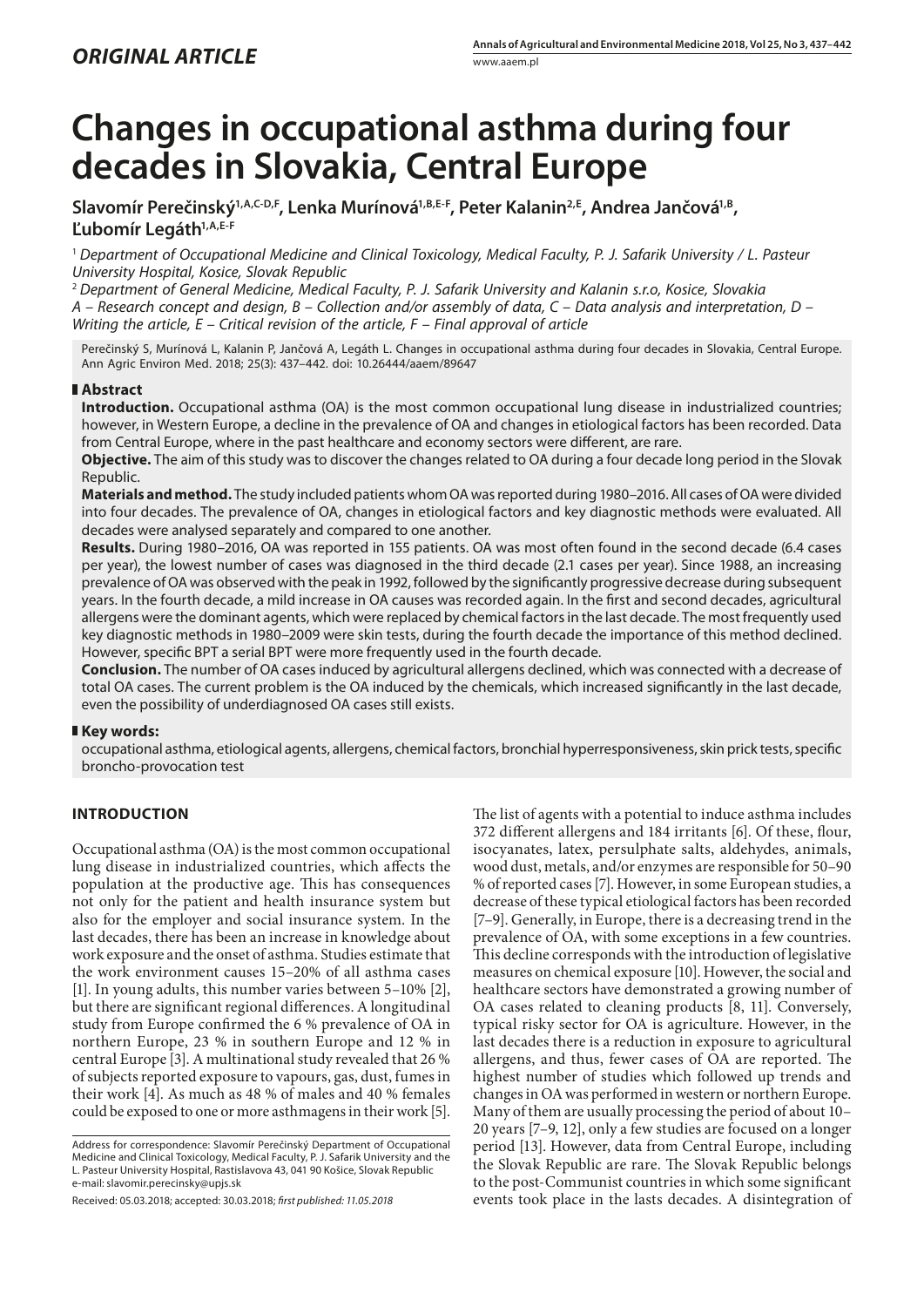the east European socialist block at the end of 1989 resulted in dramatic changes in the economic sector. In 2004, the Slovak Republic joined the European Union. All these facts demonstrate the specific situation in Slovakia, which is not comparable to western European countries.

### **OBJECTIVE**

The aim of this study was to discover whether the changes related to OA have a similar character compared to the Western European countries, and to follow up the trends in the prevalence of OA, changes in etiological factors, and the diagnostic methods used in clinical practice during a period of almost forty years.

#### **MATERIALS AND METHOD**

The study included the patients with OA who were in the database of the Department of Occupational Medicine and Clinical Toxicology at the Louis Pasteur University Hospital in Košice, Slovakia. The database comprises patients who had been diagnosed with OA and reported by this department during the period 1980–2016. At present, the standard procedure for the confirmation of asthma is initiated by the admission of the patient who suffers from respiratory problems at work to the ambulance or department of occupational medicine. In the Slovak Republic, the centre for occupational respiratory diseases is the Department of Occupational Medicine and Clinical Toxicology of Louis Pasteur University Hospital in Košice. On admission, all patients undergo a basic examination by a specialist, followed by lung function tests. An immunoallergological examination is then performed. This consists of confirmation of sensitization to a suspected allergen of the occupational environment, if available. Simultaneously, the sensitization to common inhalant airborne allergens is tested, and skin prick tests or serum specific IgE antibodies test are performed. Positivity of skin tests (prick test or epicutaneous tests) or blood tests with the history of typical respiratory symptoms at the workplace makes the diagnosis of occupational asthma very probable. After the assessment of work conditions by the hygienic worker, it should be decided whether bronchial asthma is considered an occupational. Another diagnostic method is the elimination/resume test. The results of elimination/resume test are considered positive if the clinical symptoms are absent while the patient is out of the workplace, and the worsening of the clinical state is observed after repeated exposition.

A specific provocation test is performed by inhalation of the suspected allergy-inducing agent from the workplace. The last diagnostic method is serial bronchoprovocation test (BPT), consisting of repeated methacholine bronchoprovocation tests. The first is performed while the patient is exposed to asthma-inducing agents in the workplace. Then the second methacholine bronchoprovocation test is performed, after the patient is excluded from the workplace, usually during his work disability. The severity of bronchial hyperresponsiveness after each test is compared. The serial bronchoprovocation test is positive if the bronchial hyperresponsiveness is milder or absent during the work incapacity, compared to the results of the first test. Positivity of the skin test (or

specific IgE antibodies), elimination/resume test, specific bronchoprovocation test or serial bronchoprovocation test confirms OA. In some cases, if any objective method could not be performed, OA could be reported without notification by objective diagnostic methods. In this case, diagnosis is confirmed on the basis of the patient's symptoms associated with work environment and documented by a pulmonologist. Also, the presence of negative skin test or specific IgE to common allergens is needed.

All cases of OA evaluated in this study were divided into four decades. The first decade consists of patients who were diagnosed with OA during the years 1980–1989. The second decade includes a period of 1990–1999, the third decade included the years from 2000–2009, and the fourth decade included the years 2010–2016.

In the presented study, the prevalence of occupational asthma for the period of 1980–2016, changes in etiological factors causing OA and changes in key diagnostic methods were evaluated. Additionally, changes in gender, average age of the patients diagnosed with OA, and an average exposition to the harmful agents were followed- up. All decades were evaluated separately and compared to one another.

Etiological factors were divided into five groups – agricultural allergens (animal dander, hay, straw, pollen, different types of agricultural dust, moulds), food industry allergens (flour, pastry additives), textile allergens (wool, cotton, synthetic material, leather), chemicals (usually low molecular allergens or irritant agents) and other etiological factors (mites, tobacco dust and wood). As mentioned above, the changes in key diagnostic methods during the decades were also evaluated. A key diagnostic method was the the one which definitely confirmed OA-positivity of skin tests or specific IgE antibodies, elimination/resume test, specific provocation test, and serial bronchoprovocation test. Each method has been explained in more detail above.

Statistical analysis was performed using the software DELL – STATISTICA version 13.0. To compare the changes in diagnostic methods between individual decades, χ2 test was used. Exposure time between several types of etiological factors was compared by Mann-Whitney test.

#### **RESULTS**

During 1980–2016 OA was reported in 155 patients. In general, OA was most often reported in the second decade (average 6.4 cases per year). In contrast, the lowest number of cases was diagnosed in the third decade (2.1 cases per year). There were no significant changes in the number of OA cases in the first decade. Since 1988, an increasing incidence of OA was observed with the peak in 1992, followed by the significantly progressive decrease in the rest of the second decade. During the third decade, there was a stable trend with a few cases of OA. In the last decade, a mild increase of OA incidence was recorded again (Fig. 1).

Some differences have been noticed between the affected genders. OA was more frequent in men only in the third decade, on the contrary, in the first, second, and fourth decade women with OA prevailed. It was significant, especially in the second decade.

The average age of patients with diagnosed OA was almost the same in all decades. However, the time of exposition to harmful agents decreased progressively (Tab. 1).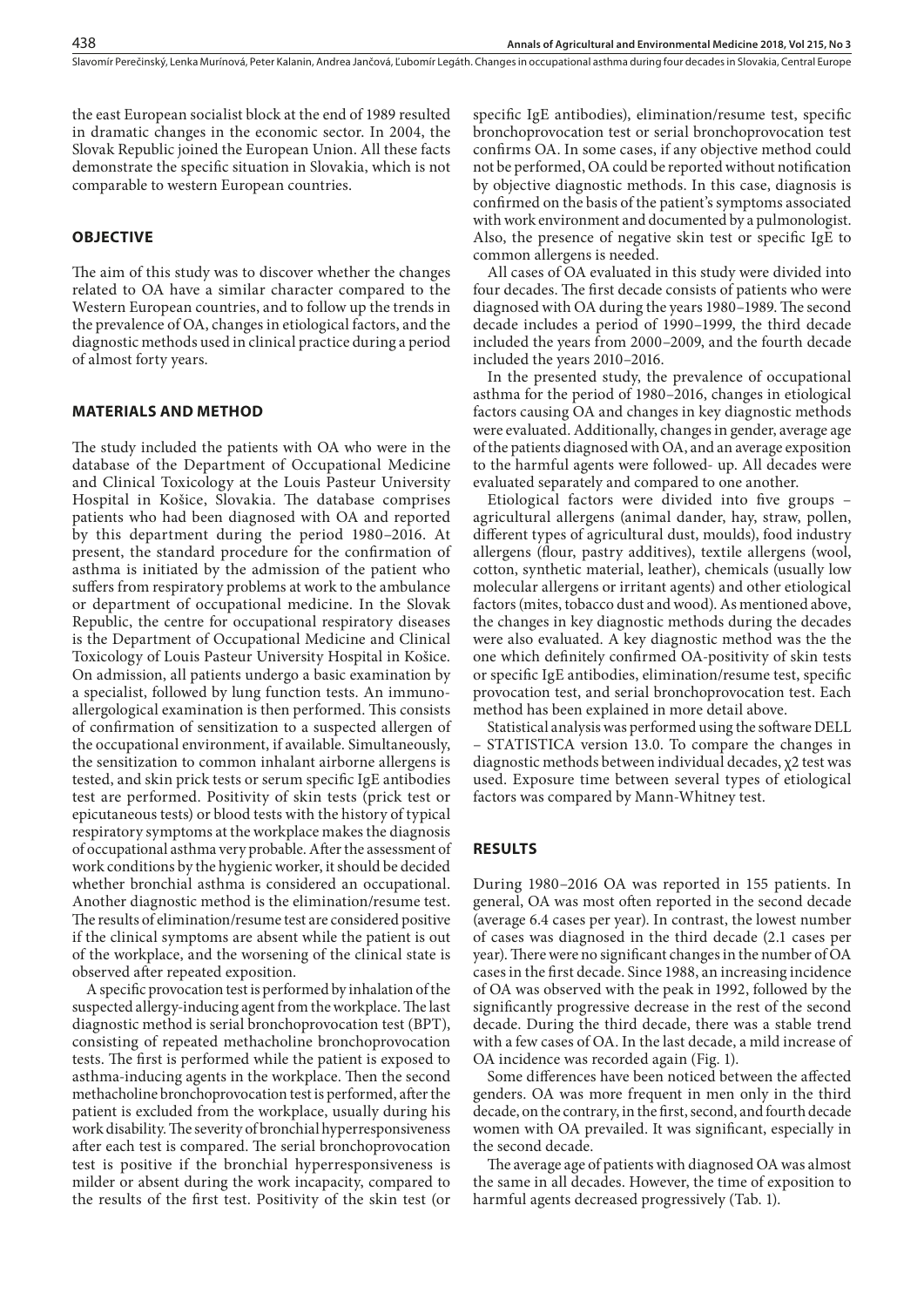

**Figure 1.** Number of new cases reported annually during 1980–2016

**Table 1.** Basic characteristics of participants divided into decades

| Decade                              | First           | Second          | Third           | Fourth        |
|-------------------------------------|-----------------|-----------------|-----------------|---------------|
| Number of cases                     | 41              | 63              | 21              | 30            |
| Cases per year                      | 4.1             | 6.3             | 2.1             | 4.29          |
| Men/women (%)                       | 44/56           | 21/79           | 52/48           | 40/60         |
| Average age                         | 44 $(\pm 10)$   | 44 $(\pm 9)$    | 45 $(\pm 11)$   | 47 $(\pm 10)$ |
| Average exposition<br>time (months) | $214 (\pm 108)$ | $210 (\pm 112)$ | $159 (\pm 136)$ | 182 (±121)    |
|                                     |                 |                 |                 |               |

Significant changes in etiological factors have been recorded. While in the first and second decade agricultural allergens were the most frequent agents causing OA, during the next two decades their significance dropped considerably. However, a marked increase in the impact of chemical factors, especially cleaning products and disinfectants, was observed in the last decade. In the first and second decade, these factors were of a minor importance. Food industry allergens as etiological factors of OA have shown a stable trend. Only in the third decade, the relative increase was seen (Tab. 2). The list of chemical factors inducing OA is in Table 3.

**Table 2.** Number of etiological factors inducing OA during the 4 evaluated decades (in 3 patients etiological factor was unknown)

| Decade      | First      | Second     | Third       | Fourth      |
|-------------|------------|------------|-------------|-------------|
| Food        | 12 (31.6%) | 13 (20.6%) | 10 (47.6%)  | $6(20.0\%)$ |
| Agriculture | 17 (44.7%) | 36 (57.1%) | $2(9.5\%)$  | $3(10.0\%)$ |
| Textile     | 4 (10.5%)  | 8 (12.7%)  | $1(4.8\%)$  | $0(0.0\%)$  |
| Chemicals   | 4 (10.5%)  | 6(9.5%)    | $7(33.3\%)$ | 19 (63.5%)  |
| Other       | $1(2.6\%)$ | $0(0.0\%)$ | $1(4.8\%)$  | 2(6.7%)     |
|             |            |            |             |             |

Overall, higher prevalence of OA was noticed in women exposed to agricultural allergens, textile allergens, and chemical factors. However, differences were present between the decades. Only food industry related allergies were more frequent in men during all evaluated decades, except the second decade (Tab. 4).

The longest exposure time was recorded in OA cases induced by the agricultural allergens  $(233\pm110 \text{ months})$ , followed by the textile allergens (200±114 months) and food industry allergens (184±133 months). On the other hand, the chemical allergens exhibited the shortest exposure time  $(182 \pm 114$  months). There was found a statistically significant difference (Mann-Whitney test) in the exposure time between the agricultural allergens and chemicals ( $p$ <0.05) and border significance between the agricultural allergens and food industry allergens (p=0.053).

#### **Table 3.** List of chemical agents inducing OA in each decade

Slavomír Perečinský, Lenka Murínová, Peter Kalanin, Andrea Jančová, Ľubomír Legáth . Changes in occupational asthma during four decades in Slovakia, Central Europe

| Decade                                | First          | Second | Third          | Fourth         |
|---------------------------------------|----------------|--------|----------------|----------------|
| Hairdressing chemicals                | $\overline{2}$ |        |                |                |
| Formaldehyde                          |                | 1      |                |                |
| Acids                                 | 1              | ۰      |                |                |
| Isocyanates                           |                | 1      |                | $\overline{2}$ |
| Metals <sup>a</sup>                   |                | 1      | 1              | 1              |
| Organic solvents                      |                | 1      |                | $\mathcal{P}$  |
| Cleaning products and Disinfectants b |                | 1      | $\overline{2}$ | 9              |
| Glutaraldehyde                        |                |        | $\overline{2}$ |                |
| Nitric gases                          |                |        | 1              |                |
| Mineral oils                          |                |        | 1              |                |
| Calcium carbonate                     |                |        |                | 3              |
| Aromatic carbohydrates                |                |        |                | 1              |
| Cyanoacrylate                         |                |        |                | 1              |
| Welding fumes                         | 1              |        |                |                |
| Nonspecific                           |                | 1      |                |                |

a cobalt, aluminium; <sup>b</sup> chlorine-releasing, chloramine, potassium hydroxide

**Table 4.** Number of etiological factors inducing OA in man (m) vs. woman (w) in each decade (in 3 patients etiological factor was unknown)

|                |    | First          |                | Second         |                | Third       |             | Fourth         |                | Total |
|----------------|----|----------------|----------------|----------------|----------------|-------------|-------------|----------------|----------------|-------|
| Factor         | m  | W              | m              | W              | m              | W           | m           | W              | m              | W     |
| Food           | 10 | $\overline{2}$ | 4              | 9              | 7              | 3           | 4           | $\overline{2}$ | 25             | 16    |
| Agriculture    | 2  | 15             | 6              | 30             | 2              | $\mathbf 0$ | 2           | 1              | 12             | 46    |
| <b>Textile</b> | 2  | $\overline{2}$ | 1              | 7              | $\mathbf 0$    | 1           | $\mathbf 0$ | 0              | 3              | 10    |
| Chemicals      | 1  | 3              | $\overline{2}$ | $\overline{4}$ | $\overline{2}$ | 5           | 7           | 12             | 12             | 24    |
| Other          | 1  | $\Omega$       | $\mathbf 0$    | $\mathbf 0$    | $\mathbf 0$    | 1           | 1           | 1              | $\overline{2}$ | 2     |
| Total          | 16 | 22             | 13             | 50             | 11             | 10          | 14          | 16             | 54             | 98    |

Moreover, there were recorded differences in the key diagnostic methods used for confirmation of the OA. While the skin tests (or specific IgE antibodies) were the most frequently used method in 1980- 2009, during the fourth decade the importance of this method declined  $(χ2 \text{ test};$ p<0,001). Similarly, the importance of elimination/resume test decreased progressively. Conversely, during the fourth evaluated decade, the OA was more frequently reported without the use of a specific objective method compared with the past three decades. However, specific BPT a serial BPT were more frequently used in the fourth decade, whereas these methods were not used in the first and second decade (Tab. 5).

**Table 5.** Key diagnostic methods (shown in absolute number and in percentage)

| Diagnostic method      | First      | Second     | Third       | Fourth     |
|------------------------|------------|------------|-------------|------------|
| Skin test/specific IgE | 22 (58.0%) | 40 (69.0%) | 12 (63.0%)  | 11 (37.0%) |
| Elimination/resume     | 14 (37.0%) | 17 (29.0%) | $2(11.0\%)$ | $1(3.0\%)$ |
| Specific BPT           | 0          | 0          | $2(11.0\%)$ | 4 (13.0%)  |
| Serial BPT             | 0          | 0          | $1(5.0\%)$  | $2(7.0\%)$ |
| No specific method     | $2(5.0\%)$ | $1(2.0\%)$ | $2(11.0\%)$ | 12 (40.0%) |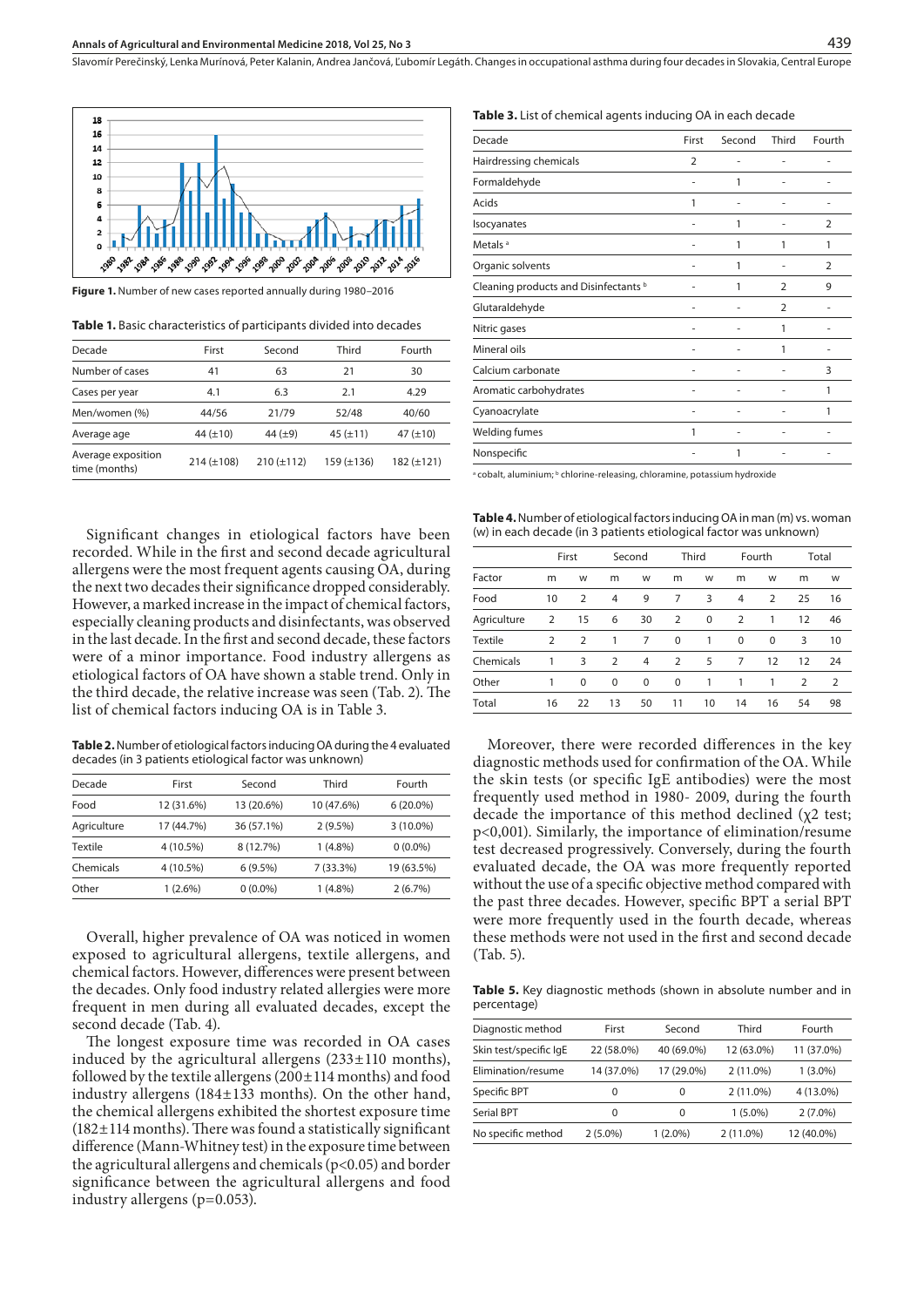#### **DISCUSSION**

The study demonstrates significant changes in all aspect of OA during the four evaluated decades. The progressive increase in incidence was observed during 1980–1992, followed by a decrease especially at the end of the 1990s, and then a stabilized trend with only a few cases. A mild increase in incidence was recorded in the last years. Etiological factors and key diagnostic methods have also changed during the four decades; changes in OA have also been reported from other countries. Since 2000, more studies have been performed, and extensive studies conducted in the period of 2000–2012 in several western European countries reported a significant decrease in a number of OA cases [10]. Similarly, the complex changes in etiological factors and in economic sectors have been observed within Europe [7–9]. Similar results have been obtained from Canada, where the incidence of OA and work – exacerbated asthma was lower during 2008–2015, compared to 2000–2007 [14]. Vandenplas studied OA during the 1990s [7] and Finnish authors during the 1980s [12, 15], but in all cases, the studied period was shorter compared to the current study. During a long-term study performed by van Kampen in the 1970s, the peak of OA incidence was observed in 1990, followed by a constant decrease in the number of reported cases [13]. These findings are comparable with the results of the current study. The changes in prevalence of OA closely correlate with the changes of etiological factors causing the disease.

At the end of the first decade and at the beginning of the second decade, the most important etiological factors inducing OA were agricultural allergens, and the number of cases was relatively high. Allergic diseases belong to the most common diseases in agricultural sector. It has been clearly confirmed that the risk of asthma increases, and lung function impairment grows, with the increasing length of time in farming [16, 17]. Other studies have confirmed the decline in number of OA cases as a result of the weakening exposure to agricultural allergens. This fact could also be connected with the improvement in farming conditions [18], but a more probable explanation is the general reduction in the quantity of cattle in Europe. In some countries, this reduction is related to entry into the European Union [15, 19]. In the Slovak Republic the number of cattle dropped by two-thirds in 2008, compared to 1990, and the decrease continues progressively. In 1989, more than 360.000 people were employed in agriculture, but in 2014 only 51.500 people were thus employed [20]. This fact could explain the significant reduction in OA cases during the third and fourth decades. It was discovered that the last case of OA in the agricultural sector was reported in 1997, with no other case reported until 2008 (data not shown).

In general, however, agriculture is connected with one paradox: for instance, Sozańska described that after the reduction in the number of cattle in the Sibilant Region in Poland, there was a significant increase in atopy and allergic respiratory diseases [19]. This demonstrates the protective effect of farming [21]; consequently, young farmers have a low prevalence of asthma. On the other hand, farmers who are exposed to high levels of occupational dust containing more agents (allergens, bacteria, moulds, irritants) for many years are at risk for the onset of asthma, often even non-IgE mediated, at older age [22]. The presented study confirms this theory. Patients with OA induced by agricultural allergens

and exposed to these agents for a longer time, compared to patients in whom there were other etiological factors, especially chemicals and/or food industry allergens, have been confirmed as being responsible for OA. Similarly, Broding noted a significantly longer exposure in sick farmers compared to bakers with confirmed OA [23]. Whereas in the current study, a dramatic decline in the number of OA was observed at the end of the second and during the third decades, especially due to the reduction of farming. A decrease in other etiological factors has also been reported in some other countries.

OA caused by food industry allergens has shown a relatively stable trend with the highest prevalence in the third decade in which there were recorded a few cases of OA caused by another economic sector, except for food industry. Baker's asthma belongs to the most common forms of OA; therefore, there is relatively more knowledge about it also among non-occupational medical doctors. Several types of flour and additives could induce OA in the food industry with flour commonly described as the most frequent/common etiological factor responsible for OA [24–27]. However, in the last few years, fewer cases of flour-induced OA have been recorded, compared to the situation in the past [7, 9].

In the presented study, the last decade was characterized by a mild increase in OA, with OA induced by chemicals occurring the most frequently. The number of OA cases related to work in other sectors was quite low. More cases of OA, mostly among nurses and cleaners, were recoginised due to the impact of cleaning and disinfection products, compared with the other decades. Observation of a significant increase in the influence of these factors on the onset of asthma is an important finding in the current study, and the results correspond with other recent studies. Paris showed that fewer cases of OA are induced by isocyanates, latex and aldehydes; however, an increase was observed for cases related to exposure to quaternary ammonium compounds in the health care and social sectors [8]. Similarly, in a study from the West Midlands in England there was confirmed a lower incidence of the most common causative agents, except for cleaning products [9]. Another study performed in health care workers from the same region, demonstrated a reduction in latex- and glutaraldehyde-induced asthma. However, a significant increase in OA caused by cleaning products was found [11]. Similarly, a recent study from Poland reported that work-related asthma was very common in professional cleaners. OA was present in 16 % and workexacerbated asthma in 30 % of them. Latex and disinfectants played important roles [28]. The importance of isocyanates as leading factors of OA in many industrialized countries has decreased in recent years [7, 8, 29]. Gotzev showed a decrease in cases of OA and work exacerbating asthma resulting from isocyanates, especially during the period of 2008–2015 [14]. However, during 2000–2007, the number of isocyanateinduced OA cases was very similar to a previous study from the same clinic in 1978–1987 [30]. This decrease was probably caused by the introduction of effective surveillance programmes. Nevertheless, these results are not applicable to the presented study and could not explain the decline of OA, because isocyanate- induced OA was found only in three patients during all four decades.

Because of the changes in etiological agents, the value of common allergological diagnostic methods (skin tests and specific IgE examination) is much lower at present, especially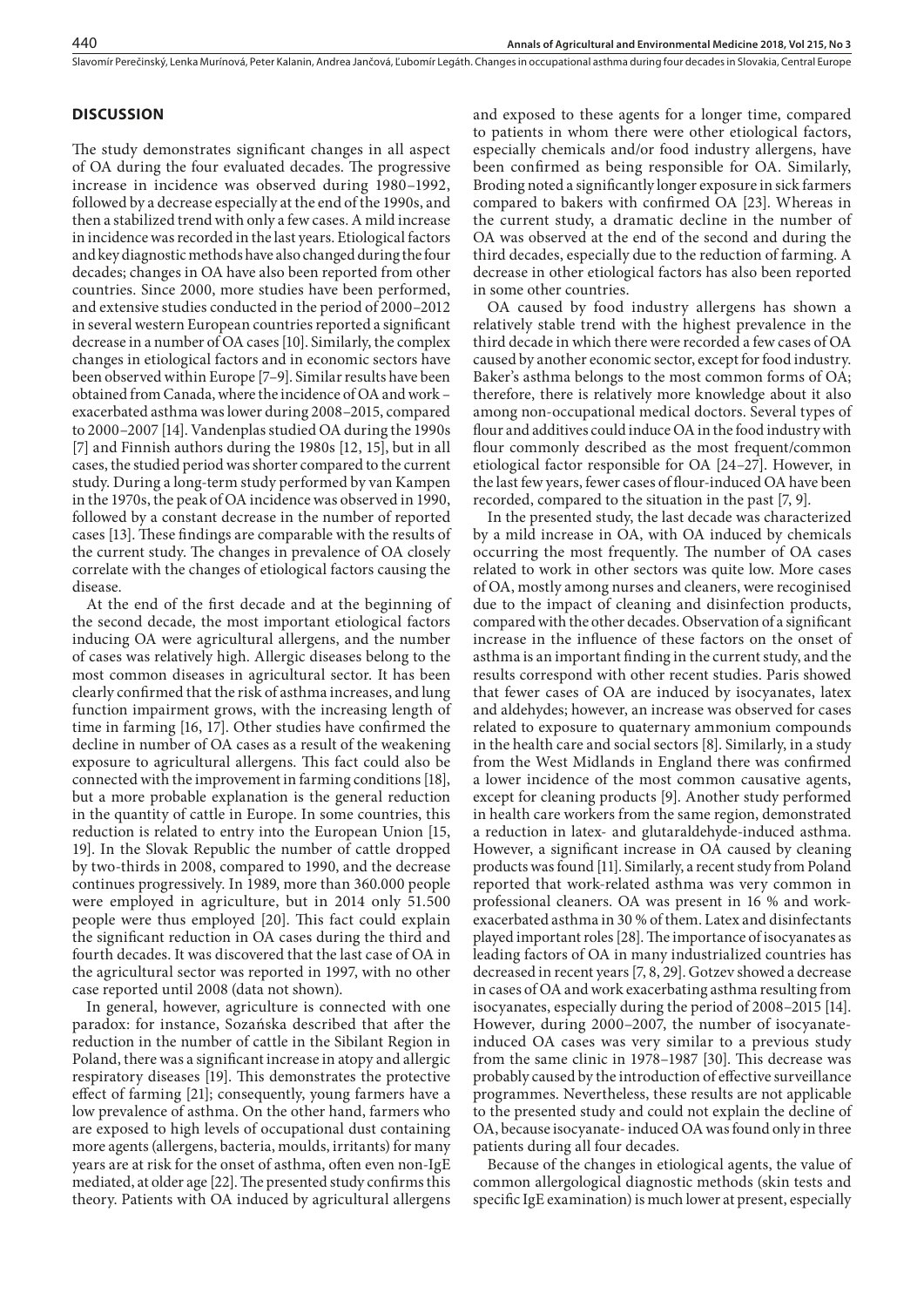during recent decades, compared to the past. Unfortunately, due to this fact, in the last decade OA was very often diagnosed without using an objective method. The medical findings from the patient´s pulmonologist have to be awaited, and who should record the asthmatic symptoms in connection with work. In this case, the OA may be misdiagnosed and many cases may be lost. Also, the risk of false positive diagnosis exists, but probably in the conditions, this possibility is much less frequent. The peak expiratory flow rate monitoring, another classic diagnostic method, is not performed in the authors' Department of Occupational Medicine and Clinical Toxicology. At first, it happens very often that patients are not able to return to the hazardous workplace. Secondly, many patients have a tendency towards simulation or noncompliance. Therefore, the specific inhalation challenge (SIC) should be performed more frequently. It is considered to be a gold diagnostic standard. SIC has the higher sensitivity and specificity compared to the skin-prick tests, airway hyper-responsiveness single or serial test and peak expiratory flow rate monitoring [31]. This should distinguish OA from the work exacerbate asthma, especially if the assessment of sensitization is not specific enough [32]. Although in the fourth decade a relatively high proportion of OA cases were diagnosed only on the basis of pulmonologists' findings, specific methods are performed more often than in the past. Therefore, we can assume that in the future, reporting of OA without the use of objective diagnostic methods will be minimalized.

Overall, in many countries, OA remains underreported. Despite an increasing number of respiratory allergies in the general population, OA has shown a decline. Korean authors have demonstrated a very low incidence rate of OA until the late 1990s, with an increasing trend in the 2000s, and later another decrease [33]. In Poland, which borders with Slovakia, betweeen 1998–2011, a significant decline was observed. This could have been caused by the lack of strategies for identification of potential allergenic factors, and the lack of standardized diagnostic methods and surveillance systems [27].

A very important fact is to consider the potential occupational etiology of asthma, and subsequently, to send the patient to a specialized department. The practical doctors and other specialists, especially allergologists and pulmonologists, play a key role in proper diagnosis. However, the results of an Italian study have confirmed that allergologists do not seem to be focused on OA in daily clinical practice [25]. Similar findings were noticed in pulmonologists, where important barriers to consider in a diagnosis of OA were, e.g. physicians' low awareness, lack of knowledge and time. Moreover, a very important fact was the patients' concerns regarding job security and fear of losing work and income. Pulmonologists most readily diagnose OA when it occurs in response to an agent or workplace situation with which they are familiar [34]. Another barrier is the delay in diagnosing of OA; for example, in Ontario, Canada, the mean time to diagnose the OA was 4.7 years. The main reasons for this delay were the lack of knowledge about patient's workplace by the primary care physician, fear of losing job or change of job. [35]. Sometimes, this delay causes asthma to be confirmed only after the exposure stops. In which case, the diagnostic methods, like the serial peak expiratory flow rate in the patient's workplace, elimination/resume test or serial broncho-provocation test, should not be performed.

The whole period is characterized by the small number of cases which is a major limitation of the study. But trends and changes are clearly recognized because, for these, the studied period is long enough. It captures all important political and economic changes in many sectors which also had a significant impact on the healthcare system. One of the problems in the Slovak Republic is the absence of a central register of occupational diseases, which deals with OA in more detail, similar to the Finnish Registry of Occupational Diseases (FROD). Most probably, it would also be very helpful for comparison of the situation in other countries.

#### **CONCLUSIONS**

The number of OA cases induced by agricultural allergens declined during the second decade. This was connected with a decrease of total OA cases in this period as a result of a reduction in agriculture, while in the food and textile industries the number of cases was relatively stable or showed a decline. The current problem is the OA induced by cleaning products and chemicals, the occurrence of which increased significantly in the last decade. However, the possibility of underdiagnosed OA cases exists. Some cases may be overlooked due to inappropriate knowledge about the exposure to new or less frequent agents and/or the lack of specific diagnostic methods. Therefore, a close collaboration between the occupational physician with other primary and secondary physicians, as well as the need for performing specific provocation tests, is necessary. The early and accurate diagnosis of OA is crucial because of the impact on the patient´s health, as well as the social and financial consequences.

#### **REFERENCES**

- 1. [Torén K](https://www.ncbi.nlm.nih.gov/pubmed/?term=Tor%C3%A9n K%5BAuthor%5D&cauthor=true&cauthor_uid=19178702), [Blanc PD](https://www.ncbi.nlm.nih.gov/pubmed/?term=Blanc PD%5BAuthor%5D&cauthor=true&cauthor_uid=19178702). Asthma caused by occupational exposures is common – a systematic analysis of estimates of the populationattributable fraction. [BMC Pulm Med.](https://www.ncbi.nlm.nih.gov/pubmed/?term=Asthma+caused+by+occupational+exposures+is+common+%E2%80%93+a+systematic+analysis+of+estimates+of+the+population-attributable+fraction.) 2009; 9: 7.
- 2. [Kogevinas M,](https://www.ncbi.nlm.nih.gov/pubmed/?term=Kogevinas M%5BAuthor%5D&cauthor=true&cauthor_uid=10347988) [Antó JM](https://www.ncbi.nlm.nih.gov/pubmed/?term=Ant%C3%B3 JM%5BAuthor%5D&cauthor=true&cauthor_uid=10347988), [Sunyer J,](https://www.ncbi.nlm.nih.gov/pubmed/?term=Sunyer J%5BAuthor%5D&cauthor=true&cauthor_uid=10347988) [Tobias A,](https://www.ncbi.nlm.nih.gov/pubmed/?term=Tobias A%5BAuthor%5D&cauthor=true&cauthor_uid=10347988) [Kromhout H,](https://www.ncbi.nlm.nih.gov/pubmed/?term=Kromhout H%5BAuthor%5D&cauthor=true&cauthor_uid=10347988) [Burney](https://www.ncbi.nlm.nih.gov/pubmed/?term=Burney P%5BAuthor%5D&cauthor=true&cauthor_uid=10347988)  [P.](https://www.ncbi.nlm.nih.gov/pubmed/?term=Burney P%5BAuthor%5D&cauthor=true&cauthor_uid=10347988) Occupational asthma in Europe and other industrialised areas: a population-based study. European Community Respiratory Health Survey Study Group. [Lancet.](https://www.ncbi.nlm.nih.gov/pubmed/10347988) 1999; 353: 1750–1754.
- 3. Kogevinas M, Zock JP, Jarvis D, Kromhout H, Lillienberg L, Plana E et al. [Exposure to substances in the workplace and new-onset asthma:](https://www.ncbi.nlm.nih.gov/pubmed/17662882)  [an international prospective population-based study \(ECRHS-II\).](https://www.ncbi.nlm.nih.gov/pubmed/17662882) Lancet. 2007; 370(9584): 336–341.
- 4. de Vocht F, Zock JP, Kromhout H, Sunyer J, Antó JM, Burney P et al. [Comparison of self-reported occupational exposure with a job exposure](https://www.ncbi.nlm.nih.gov/pubmed/15828067)  [matrix in an international community-based study on asthma.](https://www.ncbi.nlm.nih.gov/pubmed/15828067) Am J Ind Med. 2005; 47(5): 434–442.
- 5. [Fritschi L,](https://www.ncbi.nlm.nih.gov/pubmed/?term=Fritschi L%5BAuthor%5D&cauthor=true&cauthor_uid=27061283) [Crewe J](https://www.ncbi.nlm.nih.gov/pubmed/?term=Crewe J%5BAuthor%5D&cauthor=true&cauthor_uid=27061283), [Darcey E](https://www.ncbi.nlm.nih.gov/pubmed/?term=Darcey E%5BAuthor%5D&cauthor=true&cauthor_uid=27061283), [Reid A,](https://www.ncbi.nlm.nih.gov/pubmed/?term=Reid A%5BAuthor%5D&cauthor=true&cauthor_uid=27061283) [Glass DC](https://www.ncbi.nlm.nih.gov/pubmed/?term=Glass DC%5BAuthor%5D&cauthor=true&cauthor_uid=27061283), [Benke GP](https://www.ncbi.nlm.nih.gov/pubmed/?term=Benke GP%5BAuthor%5D&cauthor=true&cauthor_uid=27061283) et al. The estimated prevalence of exposure to asthmagens in the Australian workforce, 2014. [BMC Pulm Med.](https://www.ncbi.nlm.nih.gov/pubmed/?term=Lin+Fritschi1*%2C+Julie+Crewe1%2C+Ellie+Darcey1) 2016; 9(4):16–48.
- 6. Baur X, Bakehe P, Vellguth H. [Bronchial asthma and COPD due to](http://www.ncbi.nlm.nih.gov/pubmed/23013890)  [irritants in the workplace – an evidence-based approach.](http://www.ncbi.nlm.nih.gov/pubmed/23013890) J Occup Med Toxicol. 2012; 7(1): 19.
- 7. Vandenplas O. [Occupational asthma: etiologies and risk factors.](http://www.ncbi.nlm.nih.gov/pubmed/21738881) Allergy Asthma Immunol Res. 2011; 3(3): 157–167.
- 8. [Paris C,](https://www.ncbi.nlm.nih.gov/pubmed/?term=Paris C%5BAuthor%5D&cauthor=true&cauthor_uid=22383588) [Ngatchou-Wandji J](https://www.ncbi.nlm.nih.gov/pubmed/?term=Ngatchou-Wandji J%5BAuthor%5D&cauthor=true&cauthor_uid=22383588), [Luc A](https://www.ncbi.nlm.nih.gov/pubmed/?term=Luc A%5BAuthor%5D&cauthor=true&cauthor_uid=22383588), [McNamee R,](https://www.ncbi.nlm.nih.gov/pubmed/?term=McNamee R%5BAuthor%5D&cauthor=true&cauthor_uid=22383588) [Bensefa-Colas L,](https://www.ncbi.nlm.nih.gov/pubmed/?term=Bensefa-Colas L%5BAuthor%5D&cauthor=true&cauthor_uid=22383588) [Larabi L](https://www.ncbi.nlm.nih.gov/pubmed/?term=Larabi L%5BAuthor%5D&cauthor=true&cauthor_uid=22383588) et al. Work-related asthma in France: recent trends for the period 2001–2009. [Occup Environ Med.](https://www.ncbi.nlm.nih.gov/pubmed/?term=Work-related+asthma+in+France%3A+recent+trends+for+the+period+2001%E2%80%932009) 2012; 69(6): 391–397.
- 9. [Walters GI,](https://www.ncbi.nlm.nih.gov/pubmed/?term=Walters GI%5BAuthor%5D&cauthor=true&cauthor_uid=25608805) [Kirkham A](https://www.ncbi.nlm.nih.gov/pubmed/?term=Kirkham A%5BAuthor%5D&cauthor=true&cauthor_uid=25608805), [McGrath EE](https://www.ncbi.nlm.nih.gov/pubmed/?term=McGrath EE%5BAuthor%5D&cauthor=true&cauthor_uid=25608805), [Moore VC](https://www.ncbi.nlm.nih.gov/pubmed/?term=Moore VC%5BAuthor%5D&cauthor=true&cauthor_uid=25608805), [Robertson AS](https://www.ncbi.nlm.nih.gov/pubmed/?term=Robertson AS%5BAuthor%5D&cauthor=true&cauthor_uid=25608805), [Burge](https://www.ncbi.nlm.nih.gov/pubmed/?term=Burge PS%5BAuthor%5D&cauthor=true&cauthor_uid=25608805)  [PS](https://www.ncbi.nlm.nih.gov/pubmed/?term=Burge PS%5BAuthor%5D&cauthor=true&cauthor_uid=25608805). Twenty years of SHIELD: decreasing incidence of occupational asthma in the West Midlands, UK? [Occup Environ Med.](https://www.ncbi.nlm.nih.gov/pubmed/25608805) 2015; 72(4): 304–310.
- 10. [Stocks SJ,](https://www.ncbi.nlm.nih.gov/pubmed/?term=Stocks SJ%5BAuthor%5D&cauthor=true&cauthor_uid=25575531) [McNamee R,](https://www.ncbi.nlm.nih.gov/pubmed/?term=McNamee R%5BAuthor%5D&cauthor=true&cauthor_uid=25575531) [van der Molen HF](https://www.ncbi.nlm.nih.gov/pubmed/?term=van der Molen HF%5BAuthor%5D&cauthor=true&cauthor_uid=25575531), [Paris C](https://www.ncbi.nlm.nih.gov/pubmed/?term=Paris C%5BAuthor%5D&cauthor=true&cauthor_uid=25575531), [Urban P](https://www.ncbi.nlm.nih.gov/pubmed/?term=Urban P%5BAuthor%5D&cauthor=true&cauthor_uid=25575531), [Campo G](https://www.ncbi.nlm.nih.gov/pubmed/?term=Campo G%5BAuthor%5D&cauthor=true&cauthor_uid=25575531) et al. Trends in incidence of occupational asthma, contact dermatitis, noise-induced hearing loss, carpal tunnel syndrome and upper limb